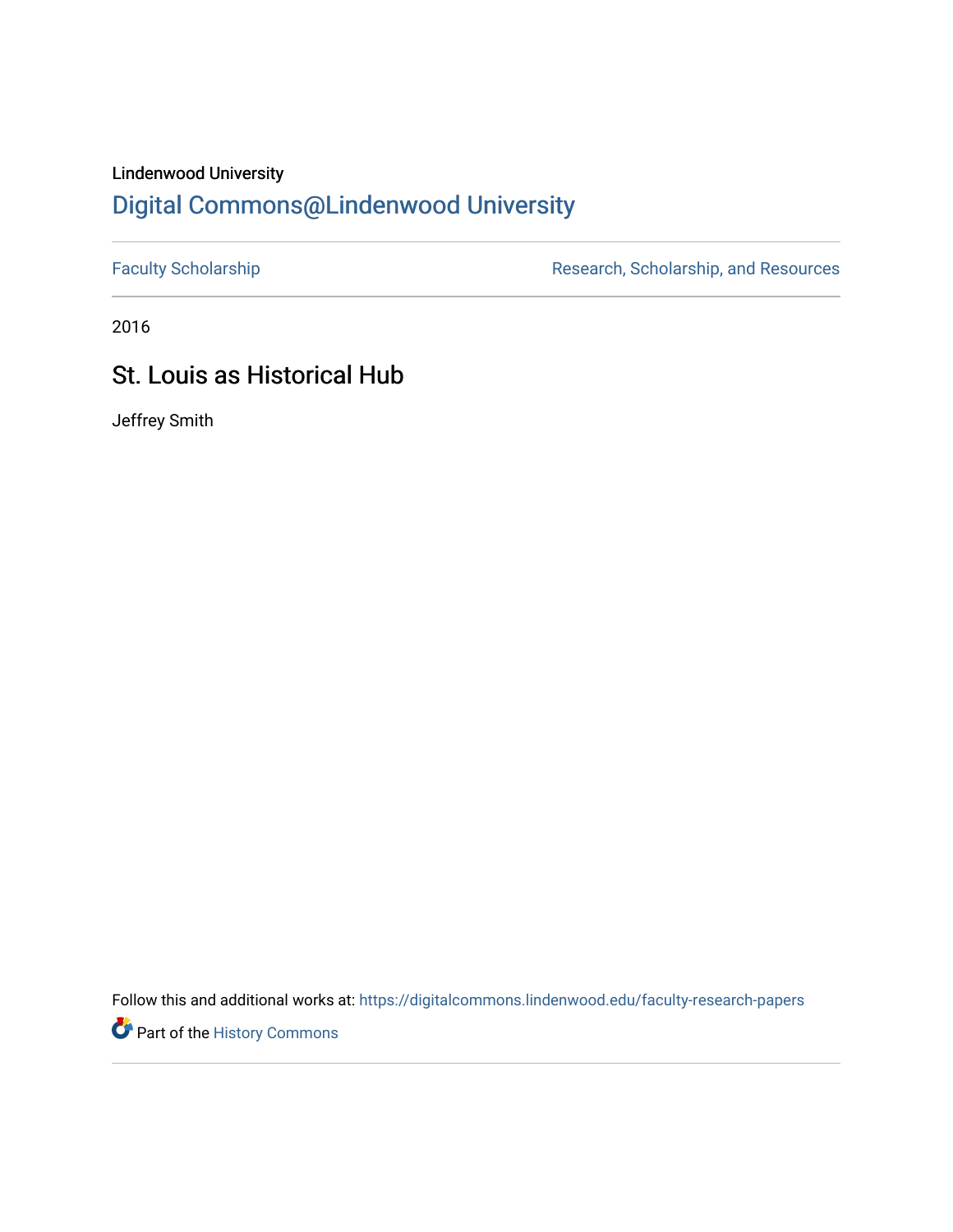

# ST. LOUIS CURRENTS

# **St. Louis as Historical Hub**

Jeffrey E. Smith, Ph.D.

In May 2011, the Missouri legislature adjourned without passing an economic stimulus bill that included an "Aerotropolis" at Lambert Airport in St. Louis. The idea behind it was to create a hub for international trade, particularly with China, through a series of tax credits for those forwarding goods to foreign destinations and incentives for those building the facilities to support that commerce.<sup>1</sup> On the surface, it seemed like a bold innovation to connect Missouri, located in the center of the United States, with the global trade far from its borders by envisioning St. Louis as a "gateway zone" for goods. This new concept is not very new at all—St. Louis was founded on much the same premise and has continued to build around this "hinge economy" connecting regions, the nation, and the world. Since its inception, Missouri's economy has been an international one; indeed, the region's greatest economic growth had strong foundations in the efforts of public-private partnerships to nurture Missouri's role in international markets and commerce. And, as with the aerotropolis proposal, government played a role in the development of the Missouri economy and its directions.

### **The Fur Trade and the International West**

The story of St. Louis as an international trade hub starts in New Orleans in 1763. At the time, France controlled (or at least claimed) all the lands drained by the Mississippi River and its tributaries, thanks to a grandiose claim made by Rene-Robert La Salle in 1682, naming the huge swath of land "Louisiana" for the reigning French monarch, Louis XIV. Over the next eight decades after La Salle's tour, the French focused much of their energies in North America on the lucrative fur trade with Native American tribes. At the end of the French and Indian War in 1763, officials in New Orleans rewarded local merchant Gilbert Antoine St. Maxent with an exclusive charter to trade with the tribes on the Missouri River for his service as a colonel in the militia. He joined Pierre Laclede Liguest, with whom he had served in the war, to create Maxent, Laclede, and Company. Laclede set off with his stepson Auguste Chouteau the following July to build a trade fort and establish new commercial relations with the tribes on the lower Missouri. The North American fur trade connected producers of raw materials (pelts) with markets as distant as Europe and East Asia; by the time of Missouri statehood, John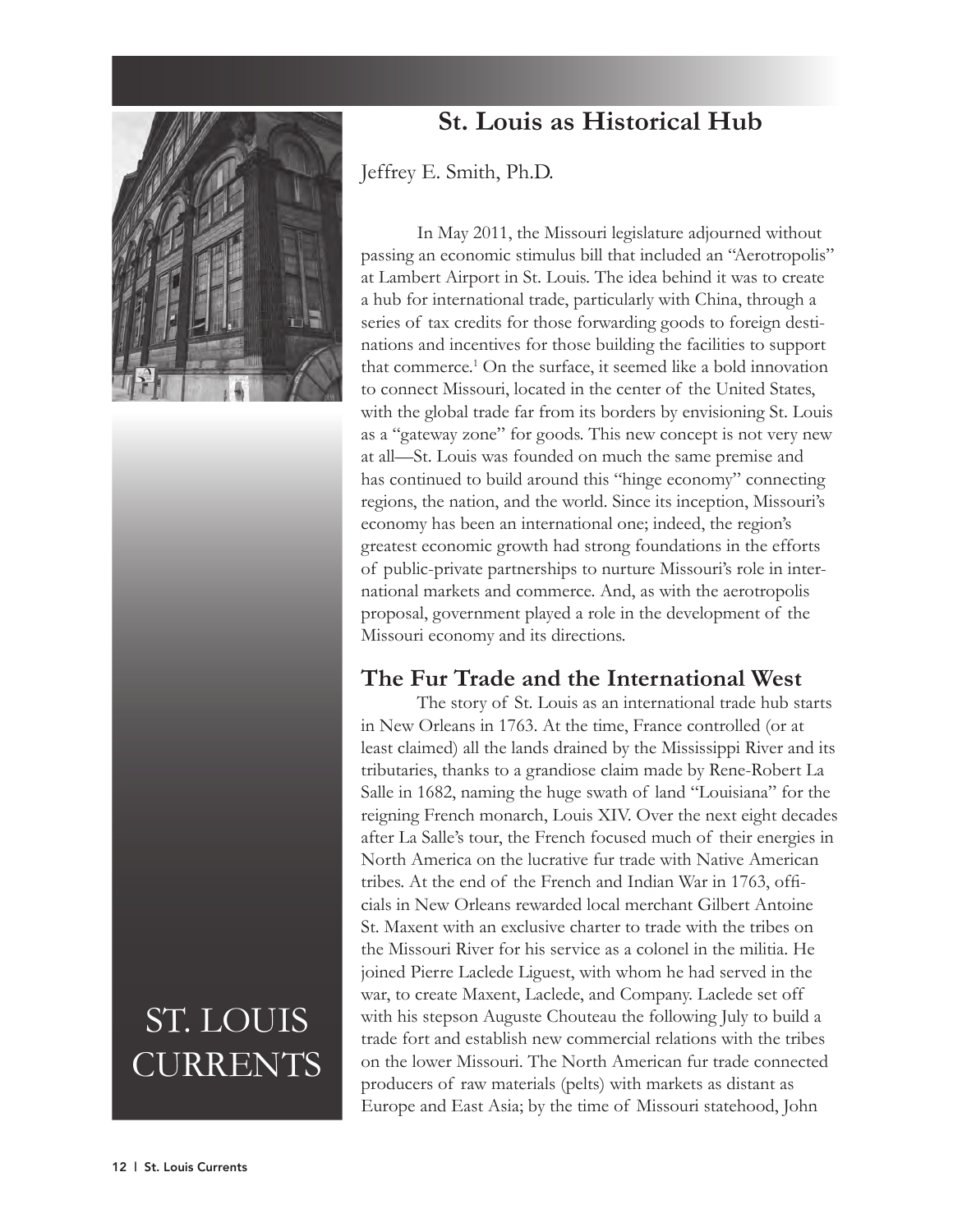Jacob Astor had become the leader in the lucrative business of selling furs in China to exchange for tea and silk. The French gave the company an exclusive charter, not unlike a license granting a sort of monopoly on that commerce in that region. Conceptually, St. Louis began as an "aerotropolis," complete with government support.

What Laclede, Chouteau, and the others did not realize when they first established the trade fort was that they were no longer living under the French flag, but rather the Spanish one. France lost the French and Indian War to Great Britain, but in order to keep all of Louisiana out of British hands, France had signed the secret Treaty of Fontainebleau in late 1762 with the Spaniards ceding its North American holdings to Spain.<sup>2</sup> Meantime, St. Louis grew based almost entirely on commerce in furs with native tribes. Each year traders traveled north and west, and every spring tribes traveled to St. Louis with piles of pelts to exchange with Europeans for myriad goods—blankets and tools, hoes and axes, kettles and tobacco, gunpowder and ribbons. The value of this trade was immense; trade with just one tribe, the Sac and Fox, was \$60,000 per year by 1804.<sup>3</sup> Spanish government officials required licenses to trade with the tribes—perhaps the area's first public-private partnership—and they were easily acquired by compensating local officials, so the fur trade quickly came to be in the hands of a few large traders like the Chouteau family and Manuel Lisa.<sup>4</sup> So successful was this business that St. Louisans found it more lucrative to focus their energies there and importing food from downriver, earning the village the moniker "paincourt"—short of bread. The problem was not that they could not produce foodstuffs, but that it made economic sense to focus energies on commerce and import food.<sup>5</sup>

Even after farming began in the St. Louis area, the village became a central clearinghouse for the fur trade. Spain proved unable to supply the burgeoning demands of the fur trade by the end of the American War of Independence, but Great Britain was more than able to fill the void. Britain ran its fur trade in Canada primarily through two chartered joint stock companies, the Hudson's Bay Company and the North West Company, which had made Britain the largest fur dealer in the world.<sup>6</sup> As a rapidly industrializing power (and the first to experience the Industrial Revolution) financed by its mercantilist-based global system of colonies (including the thirteen on the Atlantic coast of North America), Britain was in prime position to address the demand for furs in both Europe and East Asia as well as to fuel the growing commerce with native tribes. By the late eighteenth century, the British were the largest buyer of furs from native tribes in the Mississippi Valley and Great Lakes.

St. Louis remained a center for the exchange of goods going to the far reaches of the globe. Anxious to divert British trade, Spain reopened the Mississippi River to American shipping in 1789; despite having to pay duties to Spanish officials, American merchants and farmers became part of the same network of goods as St. Louisans.<sup>7</sup> Spanish officials managed the Indian trade in much the same way as other Europeans, by granting licenses to traders and giving individuals or joint stock companies trade rights with specific tribes, often along the Missouri or Mississippi rivers and their tributaries. Spain endorsed a new concept to trade with tribes farther up the Missouri with the Mandan in present-day North Dakota in 1794, but meager profits from several expeditions slowed interest in the region until the United States acquired Louisiana.

Thomas Jefferson clearly understood the pivotal role of the region in a broader global commerce in which the fur trade was central. Jefferson expanded the Indian factory trade system, an early public-private partnership that started under the Washington administration. As originally conceived, these trade "factories " (so named because they were managed by men called factors) were embedded in army forts as places where regional tribes could exchange their goods, primarily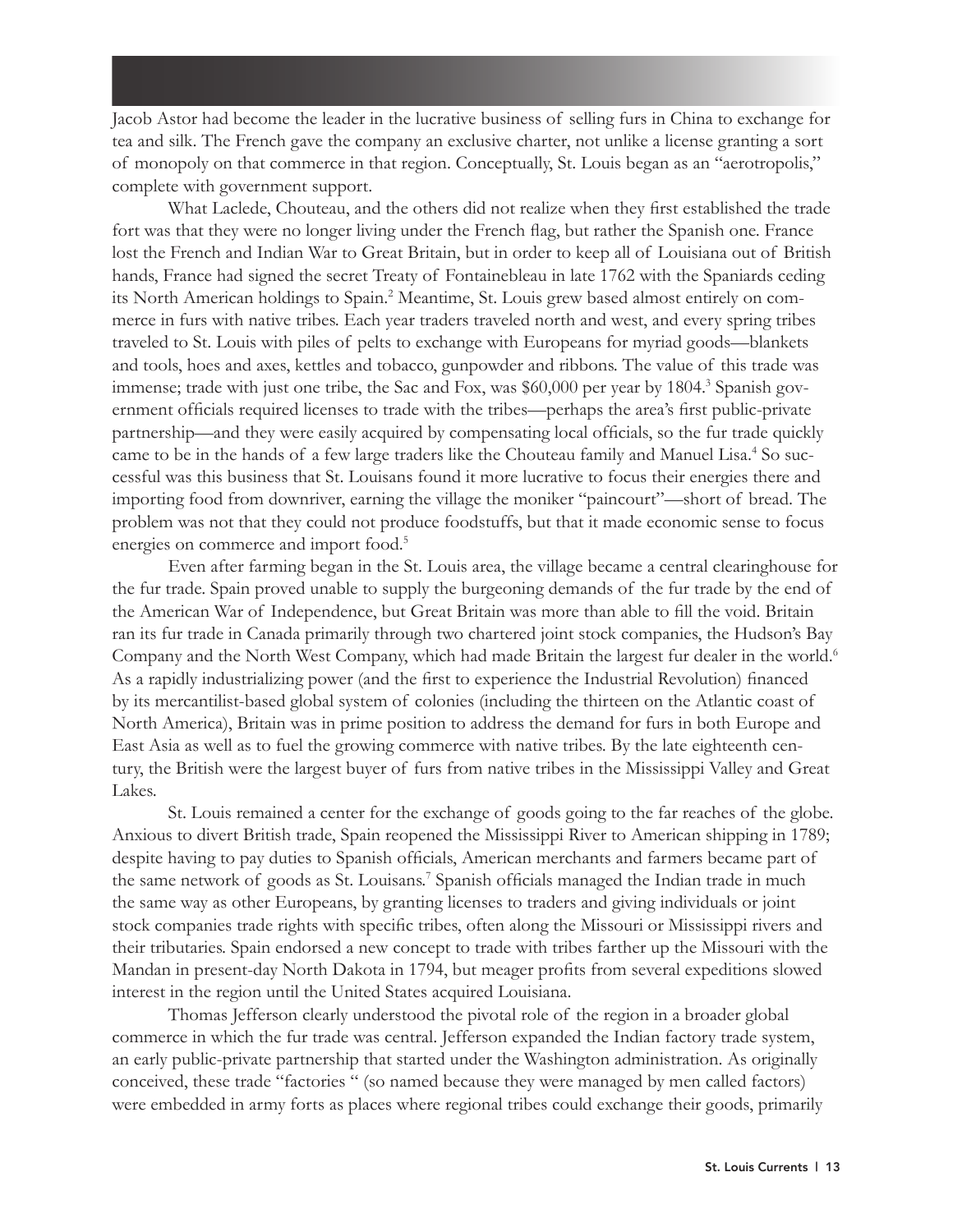# furs, for an assortment of goods that would, Americans thought, help them become more "civi-

lized." President George Washington saw the promise of such commerce and goods as giving Native Americans the "blessings of civilization" that would transform them into Christian, Englishspeaking, land-owning farmers who would contribute to the national economy. The number of trade factories, trading for furs with Indians and selling them at auction to fund the factory system, more than doubled under Jefferson, the most under any president.<sup>8</sup> Even before the Louisiana Purchase was complete, Jefferson expanded on his views regarding a western public-private partnership in the fur business; in early 1803, he sent Congress a confidential message saying that the region "is inhabited by numerous tribes, who furnish great supplies of furs & peltry to the trade of another nation [i.e., Great Britain]," and suggested a route connecting the United States to the Pacific (and, by extension, China and India) "traversing a moderate climate, offering according to the best accounts a continued navigation from it's [sic] source, and, possibly with a single portage, from the Western ocean."<sup>9</sup> Jefferson was even clearer in his instructions dated June 20, 1803, to Meriwether Lewis, co-commander of the Corps of Northwest Discovery commissioned to traverse the route from St. Louis to the Pacific: "The object of your mission is to explore the Missouri river [sic], & such principal stream[s] of it . . . [that] may offer the most direct & practicable water communication across this continent for the purposes of commerce."<sup>10</sup> Captains Lewis and William Clark conveyed these sentiments to the tribal leaders they met on their expedition, telling chiefs that they were not there as traders, but others would follow with more goods and, the captains said, the new "Great Father" (that is, Jefferson) expected that those traders would be treated well.<sup>11</sup> Although supported with public funds, Lewis and Clark were clearly to advance private enterprise, including the fur trade from St. Louis.

By the start of the War of 1812, St. Louisans still saw their city as an epicenter of the fur trade. A group of leading fur traders and government officials, including Auguste Chouteau, Manuel Lisa, explorer-turned-Indian-Agent William Clark, and territorial governor Meriwether Lewis's brother Reuben, pooled resources in 1809 to form the St. Louis Missouri Fur Company. However, the company was eventually driven out of business by John Jacob Astor's American Fur Company, which held a virtual monopoly on the American fur trade by the 1820s. St. Louis thus became only one part of a large network within Astor's network that acquired furs in the West, which it then exchanged for silk, tea, and other products in China. Thus, furs that passed through St. Louis ended up as part of a web of commerce that stretched to western Europe and the coastal trade ports in China.

The national fur business declined starting in the 1830s due to competition from the Hudson's Bay Company in Canada, declining supplies, and changing styles, and that downturn included St. Louis. During the 1880s, however, the fur business in St. Louis experienced a renaissance; local fur receipts increased almost fivefold during the decade, and continued to grow into the early twentieth century.12 Furs from Alaska, Canada, and the United States continued to flow into St. Louis, making it the leading market for raw furs by the early 1900s. By the 1912—1913 fur-harvesting season, for example, furs sold in St. Louis were valued at some \$12 million—an increase by a third in less than a decade.13

A series of federal laws and policies helped secure St. Louis's place as a global fur center in the 1910s. The fashion for fur coats, with fur on the outside of the coat rather than as a lining and collar, grew during the Gilded Age, with sealskin furs being particularly popular. By 1910, fur-bearing seals were approaching extinction.14 The federal government responded with the Fur Seal Act of 1910, placing Pribilof seals under regulatory control of the Department of Commerce's Bureau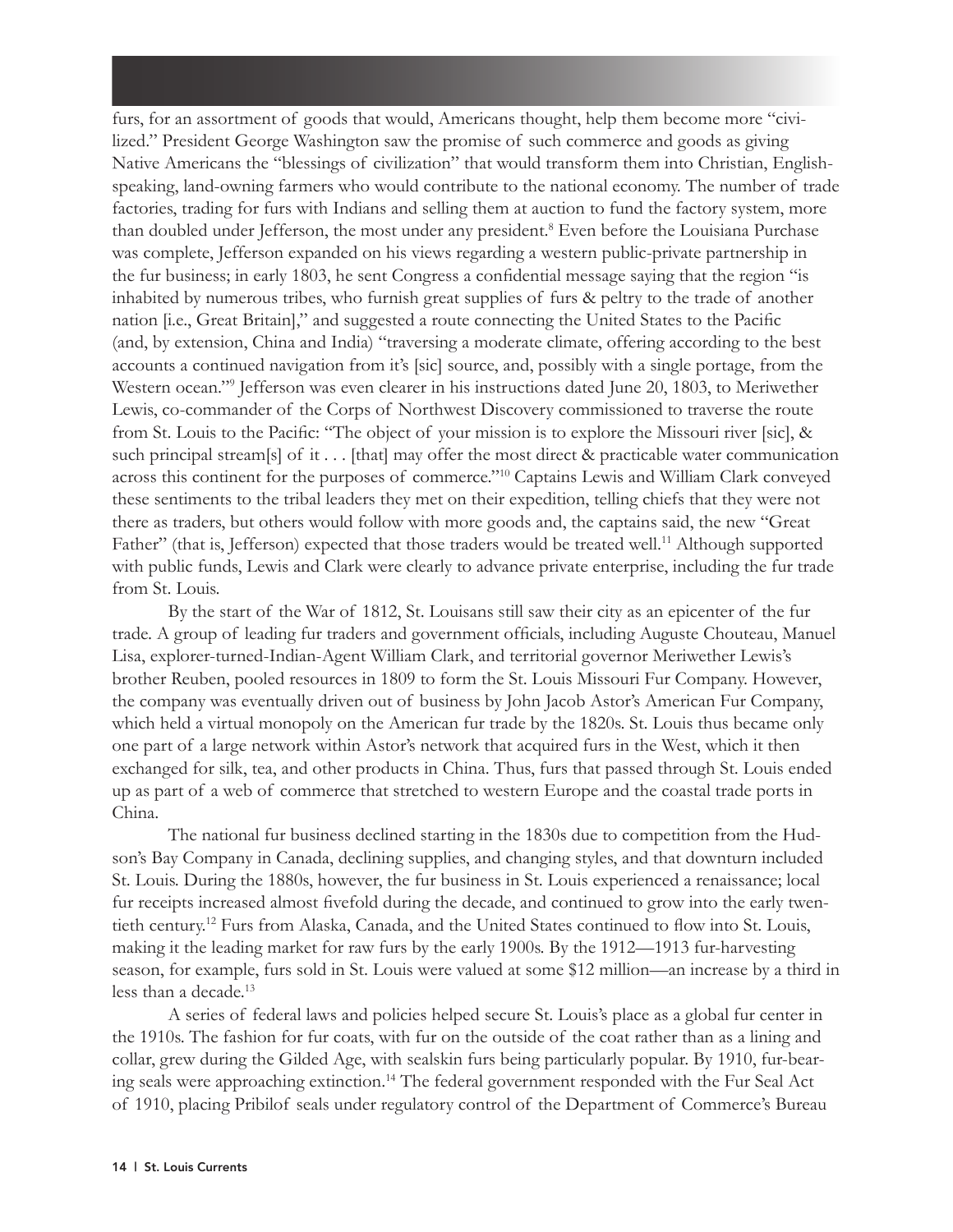of Fisheries and signing the North Pacific Fur Seal Convention in 1911 with Great Britain and Japan whereby all agreed to a temporary moratorium on harvesting seals heading south on annual breeding migrations. St. Louis fur magnate Philip Fouke, president of Funsten Brothers, convinced federal officials in 1913 to sell the now-regulated harvests of furs through St. Louis rather than London, making St. Louis a global leader in fur sales, especially with its contract two years later to become the exclusive seller of government furs.<sup>15</sup> When World War I ended, St. Louis was flooded with furs and fur dealers from Europe, making the newly formed St. Louis Fur Exchange created in 1916 immensely profitable.<sup>16</sup> In 1920, following two record-breaking auctions, the St. Louis Fur Exchange built its new seven-story exchange in downtown St. Louis near the waterfront. Its display rooms, storage facilities, and auction room allowed it to declare itself "the world's largest raw fur exchange."<sup>17</sup> After a brief downturn, the fur auctions resumed in 1934 and continued profitably until the Fouke Fur Company (successor to the St. Louis Fur Exchange) ceased auctions there in 1956.

#### **Steamboats, Commercial Growth, and the Global Hinge Economy**

With so many furs of such great value being exported, it meant that there was much imported as well. St. Louis evolved quickly into a commercial center. Because it was the gatekeeper to the Missouri River, Missouri also became a key transfer point for goods and people. Location was key to this development. From the standpoint of the early twenty-first century, it seems counterintuitive that a state in the center of the nation would be a hub for international commerce, but for much of the state's first century, Missouri was at a critical juncture with foreign commerce that shaped the early business community. As with the value of real estate, a central tenet to the early development of the Missouri economy, and especially that of St. Louis, was location.

Early river commerce was central to the fur trade since the Missouri and Upper Mississippi rivers and their tributaries were the main thoroughfares for connecting tribal regions with the new United States. Yet St. Louis remained on the edge of the frontier until the arrival of the first steamboats. Swift currents and shallow waters meant that steam-powered river craft on the western rivers required a different design with a shallower draft and different engine configuration. When the first steamboat, *Zebulon Pike*, arrived at the wharf in St. Louis in 1817, and on the Missouri two years later, it ushered in a revolution in transportation for Missouri. Previous craft had to rely on the current and wind for power going downriver, and had an arduous trip back up against the swift currents. That all changed with new transportation; even the earliest steamboats traveled from New Orleans upriver to St. Louis in just ten days, as compared to more than ninety for unpowered flatboats and keelboats. In 1849, the record for the same trip was three and a half days.<sup>18</sup> By the time of Missouri statehood in 1821, the St. Louis riverfront was a beehive of activity with steamboats parked along its wharf in front of the present-day Gateway Arch grounds.

Steamboats facilitated the rapid growth of the St. Louis economy in the state's first decades. When St. Louis was chartered as a city in 1822, the city's first mayor, William Carr Lane, immediately called for public funding of an enhanced levee on the Mississippi River to facilitate expanded steamboat trade. This public-private partnership was successful; by 1832, just fifteen years after the arrival of the *Zebulon Pike*, some 532 steamboats docked at the St. Louis wharf, unloading and reloading goods from not only North America but also Europe, coastal Africa, India, and China. The number of steamboats almost quadrupled by 1845, and grew another 50 percent within just a few years. Not only were there more steamboats on the rivers, but they were bigger, so tonnage grew almost fourfold between 1834 and 1844, and doubled again ten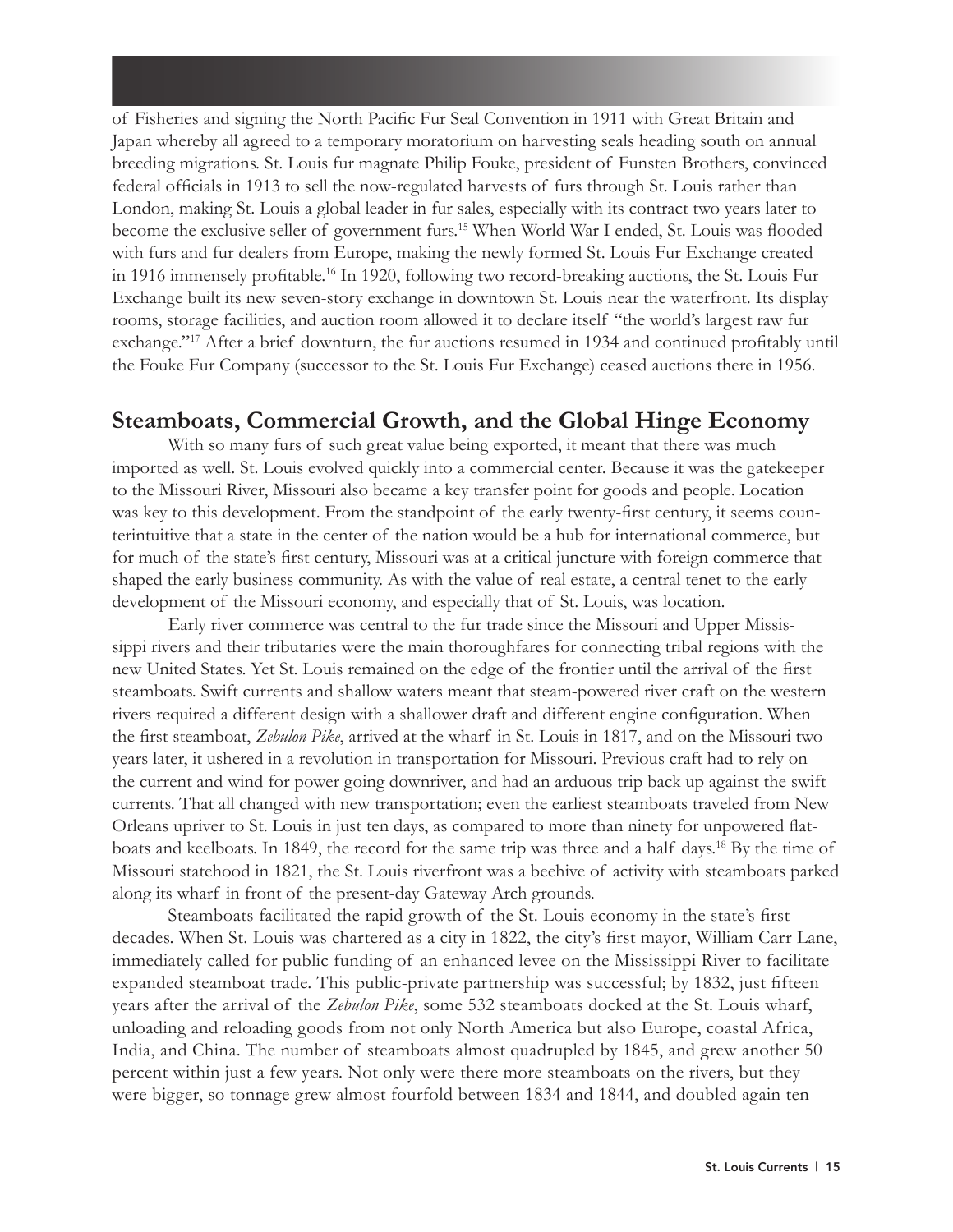years later. Even when shipping and travel rates doubled during the 1850s, commerce continued undeterred.19 Each of those 3,000 steamboats carried between 300 and 400 passengers and 700 tons of freight, all stopping in St. Louis for people to spend money and for goods to be bought, warehoused, financed, and sold. St. Louis's location as the main port near the divide between the Upper and Lower Mississippi River and between the points where the Ohio and Missouri Rivers flowed into the Mississippi made it an ideal connector location. Goods from overseas came up the Mississippi via New Orleans, pork and precut houses from Cincinnati, furs from the Upper Missouri and the Great Lakes, and tobacco from Missouri plantations all converged on the St. Louis waterfront.

#### **Commerce and Western Trade**

Westward expansion, starting with Mexican independence in 1821, also contributed to the rapid growth of the Missouri economy in the 1820s and 1830s. Spanish policy had ensured that the Americans were kept out of the lucrative trade with Santa Fe, its northernmost important settlement, but the newly independent Mexican government opened the city. Almost immediately, William Becknell led a group along the six-hundred-mile trek from Franklin, Missouri, to open this new market, supplying furs, silver, and mules with standard returns on investment between 20 and 50 percent. Within the next few years, the starting point for the Santa Fe Trail moved westward to the new Westport (later Kansas City), further enhancing the region's importance as an exchange center for distant goods. As with steamboats, wagons on the Santa Fe Trail grew as commerce demanded. Murphy wagons, which were manufactured in St. Louis and assembled in Westport, required six yoke of oxen to haul in caravans as large as twenty five wagons.20 This role of St. Louis and Missouri as an economic exchange point lessened the impact of the Panic of 1837 in the state. The flow of goods into the state's economy and specie into the State Bank of Missouri, existing through a charter granted by the Missouri legislature, kept currency stable; migration kept money coming to the state as well. St. Louis's population doubled during the 1820s and again during the 1830s, with many immigrants bringing money with them to invest in new businesses.<sup>21</sup>

This westward movement of people and goods created additional opportunities for new and existing businessmen with the aid and support of government. This was particularly true when settlers began moving west to the Oregon Territory. Migration started slowly in the  $1830s$ ,<sup>22</sup> picked up in the 1840s, but exploded starting in 1849.<sup>23</sup> By the first part of that year, word had traveled back east of gold discoveries at a mill owned by John Sutter in California, which had just been acquired by the United States in its war with Mexico. Between 1849 and 1854, more than fifty thousand people moved to California annually in search of easy wealth. The great majority of them went overland on the Oregon and California Trails, which started in western Missouri. Most of these argonauts—typically young, male, and single with little intention of remaining in California—had read at least one of the standard "emigrant's guides," sort of the Fodor's of the western trails, which advised them to purchase needed supplies in St. Louis rather than carry or ship them from home in places like New York or Ohio (the states sending the most argonauts west, besides Missouri). This was a boon to the St. Louis economy, since thousands of men were passing through the city each spring, all looking to purchase the same list of goods from guidebooks by Lansford Hastings or Joseph Ware. Prices for coffee, hardtack, salt pork, gold pans, floppy hats, horses, wagons, and other essentials skyrocketed; indeed, every diarist of the Gold Rush who commented on St. Louis decried the high prices and (often) low quality of the goods.<sup>24</sup> Other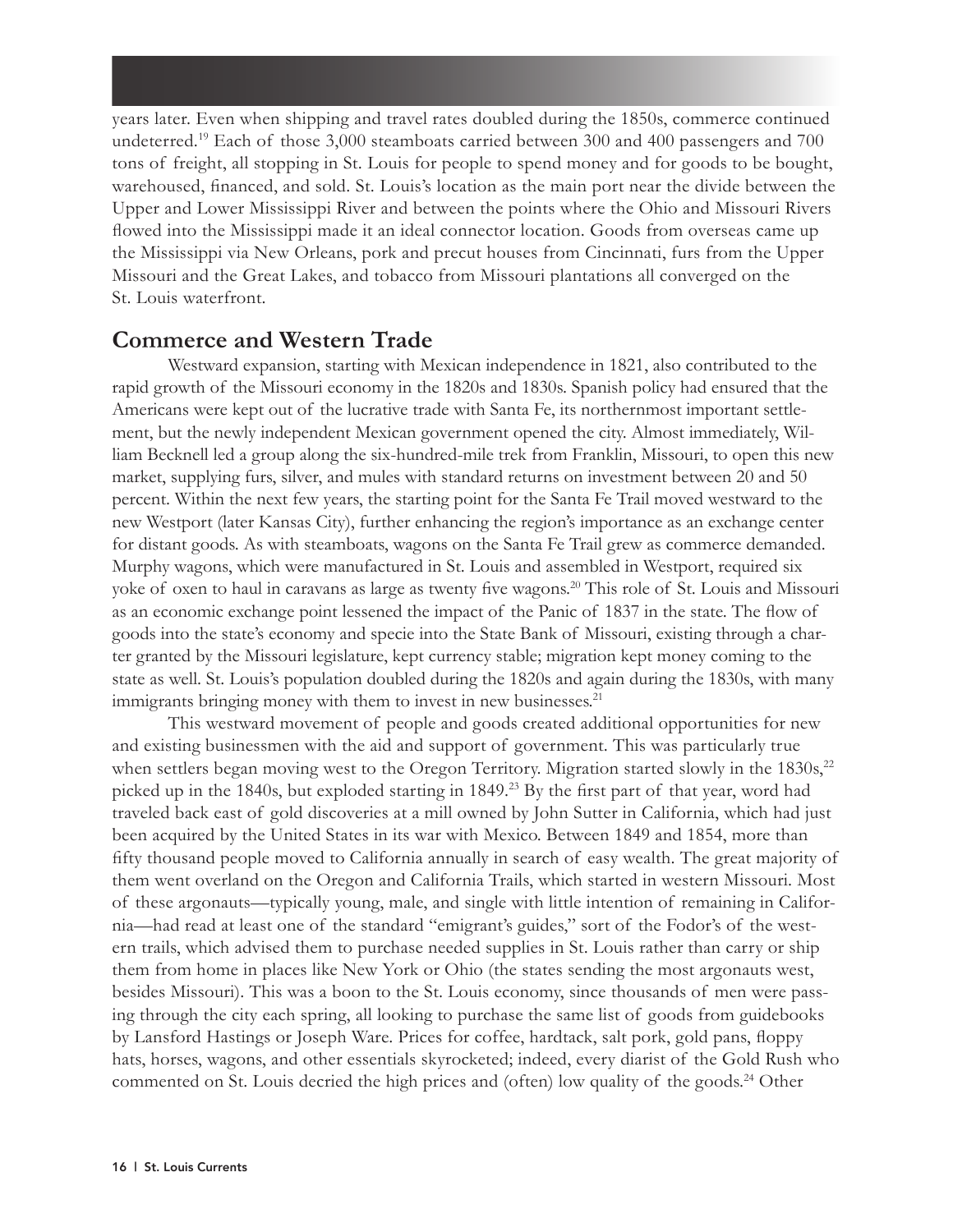cities and towns upriver soon expanded as suppliers as well, with outfitters emerging in places like Independence, Westport, and St. Joseph.25

#### **The Role of Bridges and Railroads**

As a river-based transportation hub, St. Louis grew and flourished. Having said that, a river-based economy had its problems. Rivers are not easily crossed and they do not always flow everywhere people, goods, and products need to go. In Missouri as elsewhere, railroads and bridges, starting with the Illinois and Missouri Bridge (later named the Eads Bridge for its chief engineer), were the solutions. By the early 1830s, railroads were the cutting-edge technology; just ten years after John Stevens showed his steam-powered locomotive on a circular track in New Jersey in 1825, some sixty-four delegates attended a statewide railroad convention in St. Louis and proposed construction of two roads to connect the two regions producing export products to St. Louis, the largest shipping and warehousing city in the state—one westward to Fayette in the heart of the state's tobacco plantation country, the other southwest to the mineral mining counties.<sup>26</sup> Typically, eastern states like Pennsylvania, Ohio, Maryland, and New York were heavy investors in such costly infrastructure during the period, but Missouri was different. With neither sufficient private capital nor state or federal underwriting, the proposals languished during the Panic of 1837.

But with hopes of becoming the eastern terminus of a national rail line that would connect east and west, St. Louisans hosted a national railroad convention in 1849. It was one of several held by cities at the time. Both Chicago and Memphis, for example, had similar aspirations and held such conventions. Among its speakers was Missouri senator Thomas Hart Benton, one of the Senate's great orators and a noted proponent of expanded rail lines and commerce. In his speech, Benton called on the United States to complete the vision that started with Christopher Columbus and build a route to East Asia with a new sort of public-private partnership. For Benton, his home state of Missouri was the key hinge point between the developed United States and the lucrative trade in Asia; it could be the place of exchange where exotic goods from the east mixed with those of Europe and the United States. Appropriately enough, the statue of Benton in Lafayette Park (sculpted by Harriet Hosmer in 1868) faces west, inscribed with Benton's quote from the convention, "To the East, to India."

Railroad investment was somewhat slow in Missouri during the decade before the Civil War, particularly after the disastrous Pacific Railroad's Gasconade Bridge collapsed in November 1855, leaving thirty-one dead. The state legislature started a program of state aid for construction in 1851, and the federal government gave the state alternating sections of public land along the route of the Hannibal & St. Joseph and Pacific Railroads.<sup>27</sup> Although about eighty percent of the stock sold in the Hannibal & St. Joseph was to private individuals (many of whom were in eastern cities like New York and Boston), this was not the general trend with antebellum railroads in Missouri; overall, during the 1850s, individuals purchased only about a third of the stock sold in railroads.28 Public opposition to state operation and construction of railroads meant that the state resorted to financial aid to these start-up companies, which often managed the money poorly and defaulted during the 1860s.29

During the Civil War, state government facilitated migration to the state through agents and advertising in the eastern United States, Canada, and even Europe. Thanks to offers of free or cheap transport and promises of homesteads in "one of the richest and healthiest agricultural and pastoral regions on this continent," the Hannibal & St. Joseph had sold some five hundred thousand acres of land mostly to individual farmers rather than speculators, increasing the state's population by as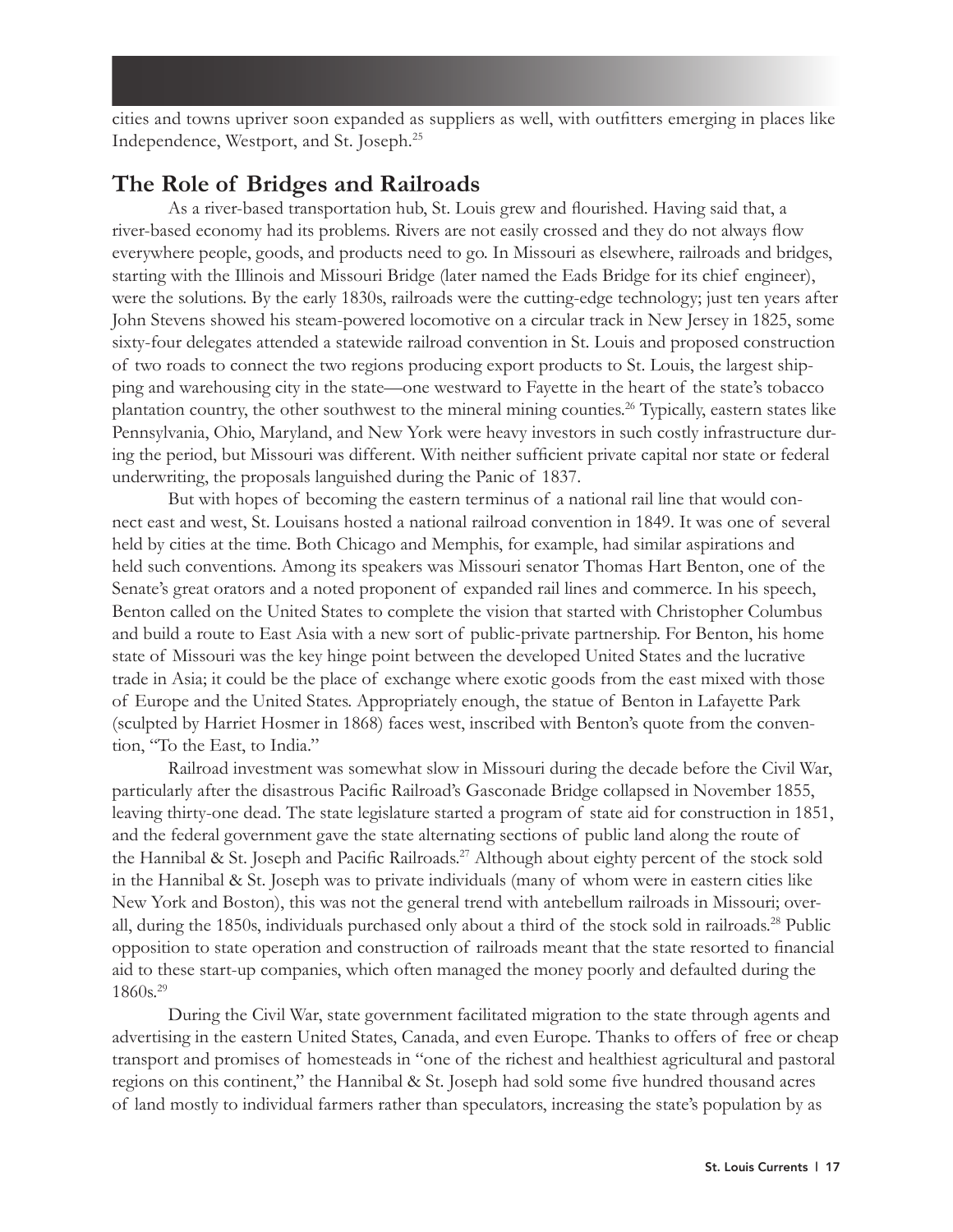much as one hundred thousand by  $1870^{30}$  However, the Hannibal & St. Joseph was the only railroad completed across the state at war's end, with a combination of eastern capital and a \$3 million loan from the state, leaving the state government, now under a new constitution written in early 1865, faced with the possibility of railroad connections to some regions of the state bypassing cities like St. Louis and connecting to railroads that went straight to Chicago. Pressures from around the state after the war compelled the state legislature to actively facilitate completion of roads crisscrossing the state by absorbing railroad debts, releasing some roads from liens, and offering financial incentives for completing roads to key points and penalties for failing to do so. Despite the cloak of suspicion of bribery of state officials, three east-west roads and another north-south one were completed by the early 1870s.<sup>31</sup>

Cities and towns after the war invested heavily in bringing the railroad to their communities. As in other states, town fathers knew that rail connections were critical to their town's growth, and that being bypassed would leave them an economic backwater. Between 1867 and 1872, Missouri governmental entities invested more than \$17 million in intrastate railways and another \$1 million in connector lines outside the state.32 Completion of the Pacific Railroad to Kansas City spurred rapid growth of the old Santa Fe Trail hub as a processing point for the commodities from the emerging West, most notably processing cattle and milling flour. With an economy resting on "bread and beef," it also experienced growth in the smaller industries to support its burgeoning population, which grew some eightfold in the 1860s.<sup>33</sup> In all, railroad investment worked. The areas with new rail connections grew far faster than others, and Missouri manufacturing trebled in the decade.<sup>34</sup> By 1880, Missouri had more almost four thousand miles of railroad track—double the miles just a decade before.<sup>35</sup> Only three counties (Dallas, Douglas, and Ozark) had no rail connections by 1904.<sup>36</sup>

Essential to the successful transformation of the Missouri economy through railroads was crossing the Mississippi River. Until after the Civil War, ferrying companies facilitated crossing large rivers. At St. Louis, the Wiggins Ferry Company had a virtual monopoly on ferrying railroad cars, cargo, and people across the Mississippi at St. Louis. For companies like Wiggins, ice was a major hazard; in the three years after the Civil War, for example, the Mississippi was closed to ferry traffic no fewer than sixty days.<sup>37</sup> The first bridge over the Mississippi at St. Louis (completed in 1874) connected Illinois with a system of tunnels running beneath the streets of downtown St. Louis. Although designed by James Buchanan Eads, the bridge construction was contracted to the Keystone Bridge Company, whose vice president Andrew Carnegie, helped organize the financing for the bridge; a third of the investment funding for the bridge came through Carnegie's contact with Junius Morgan (J. P. Morgan's father) in London.<sup>38</sup> Bridge operations suffered economic woes, and eventually two more bridges were built across the river to circumvent high tolls on the Eads.

It would be difficult to overstate the transformative impact of railroads on the St. Louis and Missouri economies. After 1870, more trunk lines were built with a growing number of feeder lines that connected more and more people to cities and, therefore, to burgeoning global markets. St. Louis in particular was a center for goods both domestic and international, with its role as a hinge center for river and rail transport; people in rural communities now had access to those goods through the middlemen, wholesalers, and transporters based in St. Louis.

The railroad transformed the lives of rural Missourians in fundamental ways. Not only did they have access to goods from distant places that had once been impossible luxuries, but they also conducted business differently. The combination of transportation and mechanization meant that farmers in the Great West, including Missouri, raised more commercial crops on more acres than ever; railroads contributed by giving them ways to ship those agricultural commodities to eastern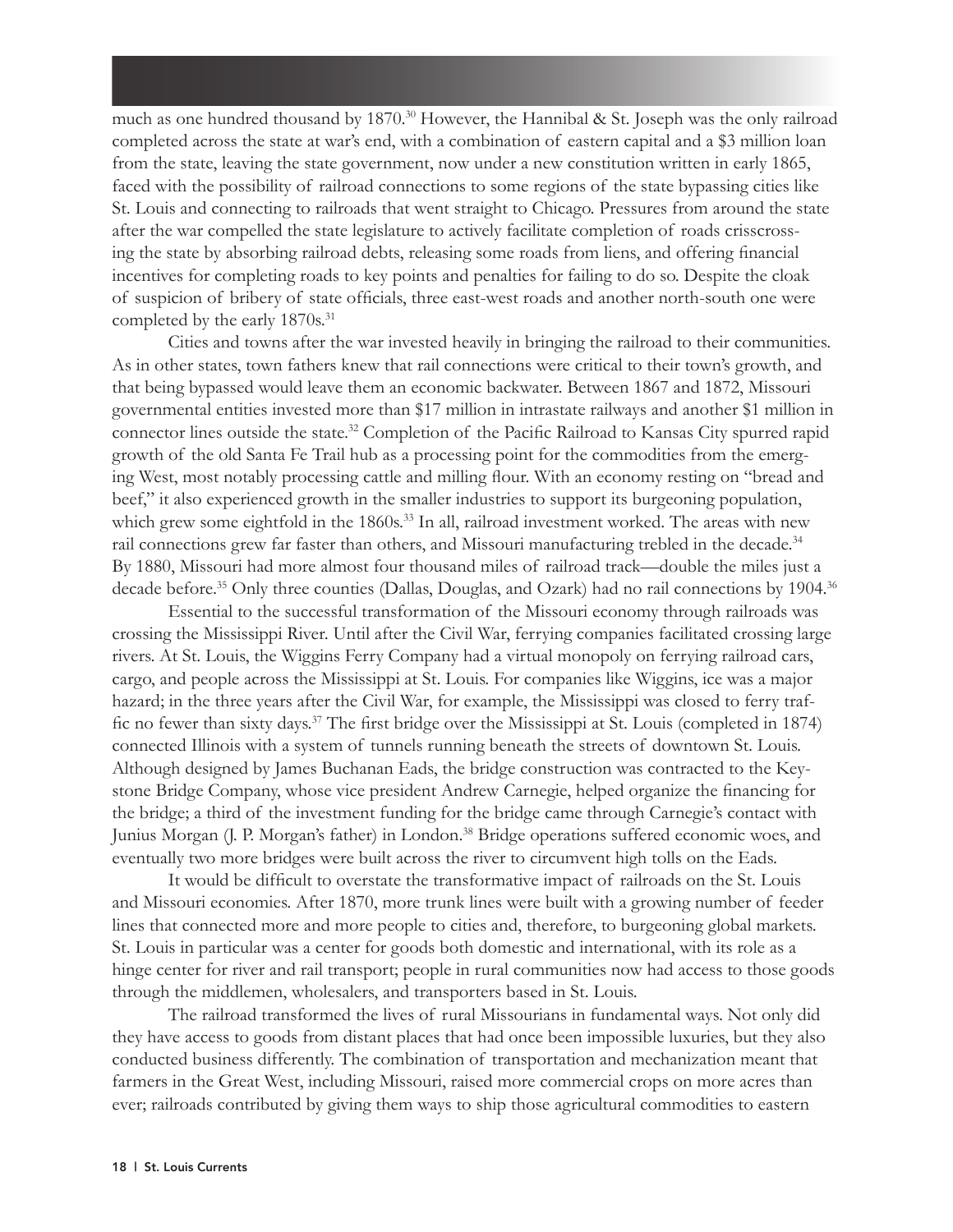markets. By 1880, there were markedly more farmers cultivating more acres than just ten years previous.39 Herein lies the crux of the fundamental transformation in western agriculture of which Missouri farmers were a part. More acres came under cultivation thanks to the use of new farm machinery, which was expensive, increasing the debt carried by farmers. It also meant that farm commodities were increasingly part of a global marketplace, so that prices for, say, Missouri wheat might be shaped by the wheat harvests in other parts of the world. Exacerbating the problem was the growth of agricultural output nationally, which meant that supply rose faster than demand, driving down prices. Small wonder that western farmers in places like Missouri started to support national monetary policies that were inflationary, such as printing paper money (advanced by the Greenback Party) and increasing money supply through monetizing silver as proposed by the People's Party or the populists. So prominent was this region that the populists held their convention to nominate William Jennings Bryan for president in St. Louis in 1896.40

St. Louis remained the great transportation and manufacturing hub of the state in the Gilded Age, though. Transportation connections combined with raw materials (lead, zinc, and coal, primarily) and agricultural commodities (wheat, corn, and cotton) from the state to transform the city into a manufacturing center. The value of manufactured goods from St. Louis mushroomed fourfold between 1870 and 1880, and doubled again ten years later; capital invested in manufacturing and industrial establishments both more than trebled in the 1880s. <sup>41</sup> Even as late as the 1970s, the St. Louis riverport was the nation's largest; the port's docks processed more than 24 million tons of goods in 1979, including coal being shipped to the Gulf of Mexico.<sup>42</sup> During the 1880s and 1890s, St. Louis boosters actively solicited business with interests in Mexico, and even sent to Mexico City several hundred copies of *St. Louis Through a Camera*, an illustrated booklet published in 1892 designed to promote the city.

#### **The Transformative Effect of Cupples Station**

The tunnels constructed in the 1870s were the foundation for an innovation in the Gilded Age that became a prototype for cities across the country—and a sort of "aerotropolis" for railroads on the outskirts of downtown St. Louis that became the origin of ideas about air hubs and shipping industrial parks in the twentieth century. As Cupples Station was constructed and expanded over three decades, it successfully made St. Louis a rail-shipping hub. The last third of the nineteenth century was a period of rapid and profound industrial growth in the United States. As manufacturing grew, so too did the need to transport, sell, and redistribute these manufactured goods. Just as manufacturing centralized and grew into large companies, so too did the concept of the merchant into a network of wholesalers, jobbers, and distributors who acquired goods from manufacturers and sold them to retailers and customers elsewhere. By their very nature these middlemen were located in places that could serve as hubs with transportation spokes stretching throughout the region. However, the transportation component was not as efficient as it might seem on the surface. These wholesalers had to rely on local drayage and transportation to move goods from their points of entry to warehouses, then again when shipped out to different places.<sup>43</sup> Cupples Station changed all that.

The brainchild of Robert Brookings (vice president of Cupples Woodenware Company, the largest woodenware company in the United States), Cupples Station stood between the mouth of the Terminal Railroad Association tunnel (adjacent to present-day Busch Stadium) and the tracks that connected to all the main rail lines on both the Missouri and Illinois sides of the Mississippi. Under Brookings's leadership, Cupples Station became a complex of warehouses (mostly seven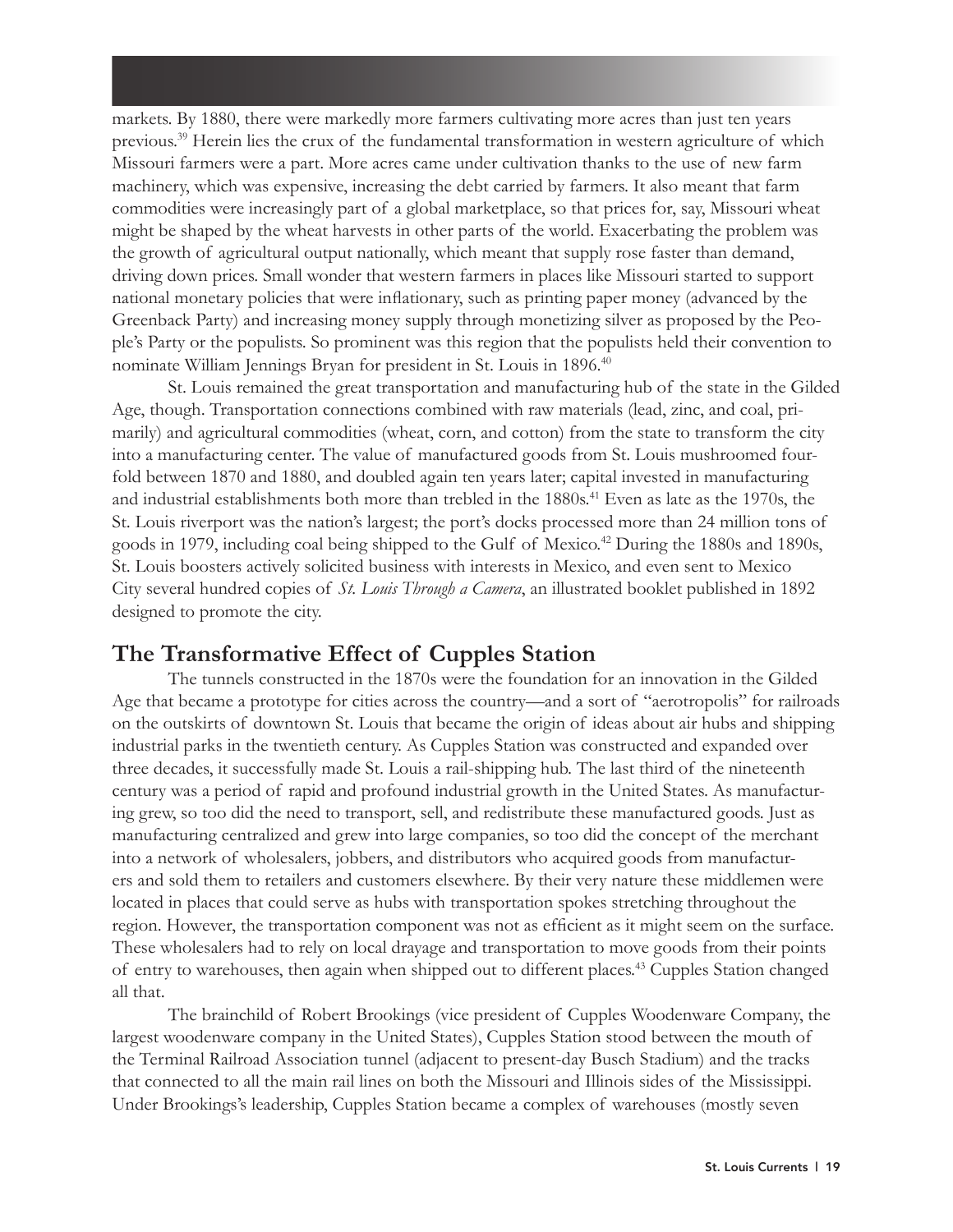stories) with rail spurs connecting them to main lines. Within six years after completion of the first warehouse at Seventh and Pine Streets, ten warehouse buildings stood in the complex. Now wholesalers did not have to move goods from the railroad tracks to warehouses and back again when shipping goods out to customers. The warehouses were designed with efficiency and safety in mind.44 By the turn of the century, Cupples Station handled more than one thousand tons of freight every day, making it the largest and busiest rail freight station in the United States.<sup>45</sup>

For wholesalers, this innovation could not have come at a better time. By the late nineteenth century, manufacturers of a growing number of consumer goods started marketing products directly to consumers, which altered a series of relationships in the chain of distribution. Direct marketing of brand-name products to consumers also carried with it responsibility for delivery and quality control, so a growing number of manufacturers of everything from flour to shortening, soda pop to beer, crackers to canned soup, along with catalogue houses like Sears and Montgomery Ward, moved into the distribution business. Therefore, wholesalers like those in St. Louis specializing in nonbrand products were under increased pressure to cut costs and operate more efficiently than ever before. A centralized warehousing and distribution center was the answer to the question of managing goods coming into and leaving St. Louis; Cupples Station became the model for other distribution cities by the early twentieth century. In many ways, Cupples Station was also a rail-based prototype for both industrial shipping centers such as Earth City and the aerotropolis proposal of 2011.

#### **Air Transport: Economic Déjà Vu**

Rail and river travel continued to be the principal modes of transporting both goods and people well into the twentieth century, but new technologies contributed to the role of the St. Louis region as an economic hub. St. Louis played an early role in air transportation as well. Within less than a decade after the Wright brothers made their historic flight at Kitty Hawk, Archibald Huxley took former president Theodore Roosevelt on a plane ride at Kinloch Field in St. Louis, making him the first president to fly in an airplane.<sup>46</sup> Former Olympic golf star and pharmaceuticals manufacturer Albert Lambert became so enamored with flight that he purchased 550 acres northwest of the city to operate as an airfield. The year after Charles Lindbergh left Lambert's field in his *Spirit of St. Louis* to start a journey that ended in Paris in May 1927, Lambert sold the land to the city of St. Louis to operate as an airfield.

The new terminal at Lambert Field was dedicated in 1930, and completed three years later.<sup>47</sup> Regional population growth and increased air traffic for both shipping and passenger travel meant that the region was rapidly outgrowing its airport. So great was interest in the future of air transportation that noted city planner Harland Bartholomew called for more than thirty airports and heliports scattered around the metropolitan area in his 1947 St. Louis city plan.<sup>48</sup> The new Lambert International Airport, designed by the architectural firm Hellmuth, Yamasaki and Leinweber, was completed in 1957.

Despite several additions to Lambert over the next decade or so, there was much public debate in the late 1960s and early 1970s over airports and their locations. More runways were needed, and Lambert appeared to be landlocked. Some called for a new regional airport across the Mississippi River in Illinois, and the state of Illinois offered substantial financial support for it. Critics of the Illinois plan wanted to keep the airport—and its jobs, business, and tax revenues—on the Missouri side. The *St. Louis Post-Dispatch* stridently advocated for a Missouri airport at an expanded Lambert; in 1977, the Missouri congressional delegation led by Sen. Thomas Eagleton convinced Transportation Secretary Brock Adams to put federal funding into expanding Lambert.<sup>49</sup>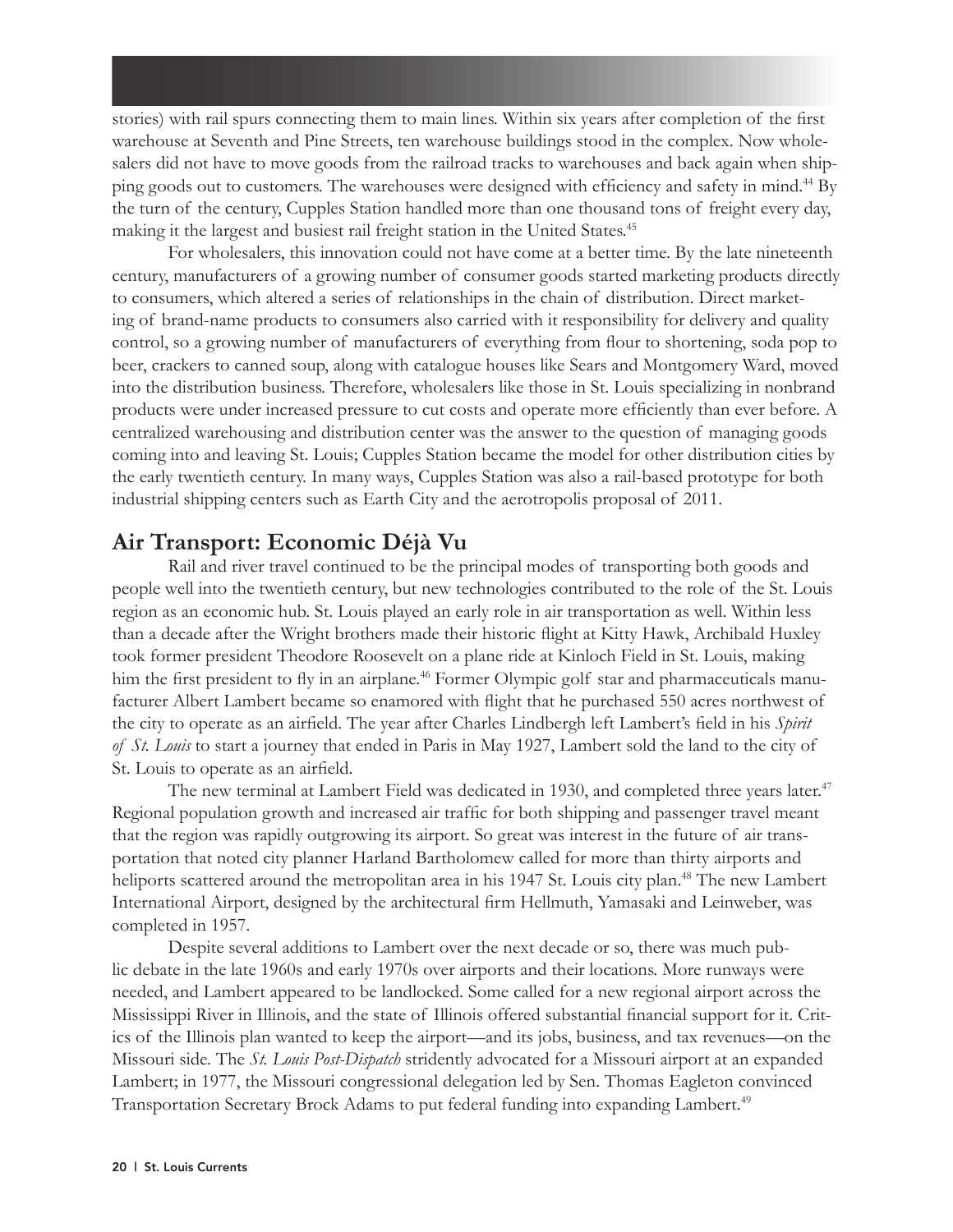#### Perhaps the most interesting aspect of the aerotropolis proposal and the economic incentive bill was not that Missouri sought to be an innovator, but rather that it stood on the shoulders of its history spanning to the days when St. Louis was not even part of the United States and Missouri did not even exist. The notion of government and private industry working together to facilitate economic growth—a series of public-private partnerships—by capitalizing on international commercial connections seems new and foreign to some, but it is not. It is the story of the decades of our greatest economic growth.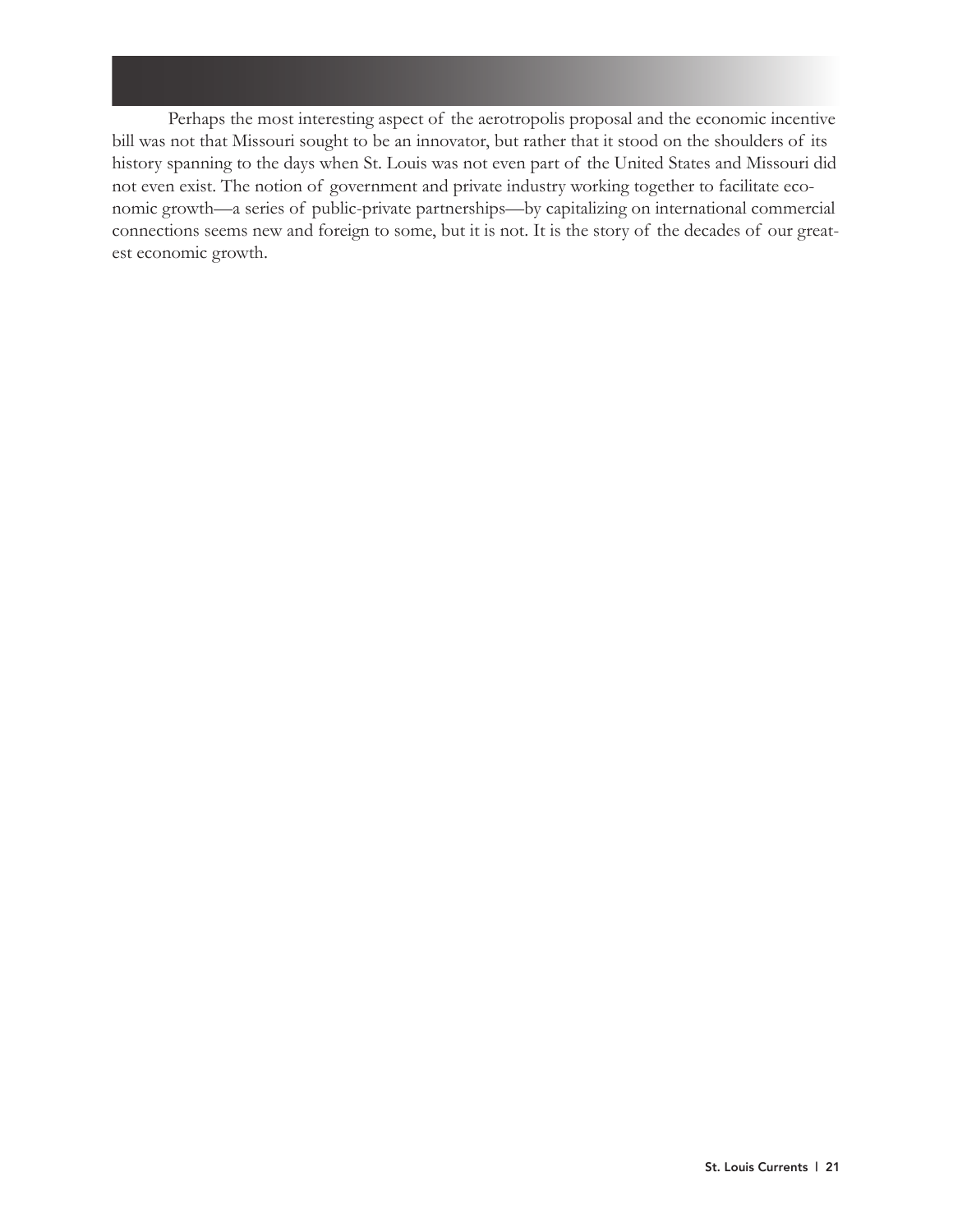#### **Endnotes**

- 1. Kelsey Volkmann, "Mo. Senate Gives Green Light to Aerotropolis Incentives," *St. Louis Business Journal,* April 28, 2011. http://www.bizjournals.com/stlouis/news**.**
- 2. In the Treaty of Paris in 1763, which ended the French and Indian War (parallel to the Seven Years' War in Europe), Great Britain gained control of all of North America east of the Mississippi River and Canada; Spain ceded the Floridas to Britain but, thanks to the Treaty of Fontainebleau, had nominal control of all of North America from the Mississippi to the Rockies.
- 3. Anthony F. C. Wallace, *Prelude to Disaster: The Course of Indian-White Relations Which Led to the Black Hawk War of 1832* (Springfield: Illinois State Historical Library, 1970), 10.
- 4. William A. Foley, *A History of Missouri, Volume I: 1673–1820* (Columbia: University of Missouri Press, 1971), 24–25.
- 5. There were certainly other examples of this economic model. As early as the fifteenth century, independent trade cities on the Latin peninsula like Venice did much the same thing, preferring to import food staples to free land and time for producing more profitable commodities. For a full discussion, see Lisa Jardine, *Worldly Goods: A New History of the Renaissance* (London: Macmillan, 1996).
- 6. Foley, *A History of Missouri, Volume I,* 32–33.
- 7. Ibid., 37.
- 8. The factory at Fort Bellefontaine was replaced in 1808 by two new ones farther west, one at Fort Madison in presentday Iowa, the other at Fort Osage, just east of today's Kansas City. The factory system was disbanded by the federal government in 1822, in part from pressure from fur trade magnate John Jacob Astor.
- 9. Thomas Jefferson to Congress, confidential message, January 18, 1803, in *Letters of the Lewis and Clark Expedition with Related Documents, 1783–1854*, ed. Donald Jackson (Urbana: University of Illinois Press, 1962), 12.
- 10. Jefferson to Lewis, June 20, 1803, in *Letters of the Lewis and Clark Expedition with Related Documents*, 61.
- 11. The terminology of a "great father" addressing his "children" was typical nomenclature of the age.
- 12. Receipts reported by the St. Louis Merchants' Exchange grew from 26,115 bundles of furs in 1881 to 125,526 ten years later. United States Department of the Interior, National Park Service, National Register of Historic Places nomination form, "International Fur Exchange Building," 1998, section 8, 6.
- 13. Ibid. Estimates at the time held that some \$9 million in raw furs were sold in St. Louis in the 1905–1906 season.
- 14. Ibid., 7. By 1910, the herd's population stood at 132,279, down from an estimated 2 million in 1870.
- 15. Fouke wasn't the first to envision St. Louis as the center for auctions of government-owned furs. Before Missouri was even a state, Indian agent William Clark proposed to officials in Washington that all furs acquired by federal officials at Indian trade factories in the West (several of which were under Clark's supervision) be auctioned at St. Louis rather than incurring the cost of shipping them to eastern markets.
- 16. Ibid., 9. Government regulation of the seal population apparently helped everyone. By 1921, the seal population had grown some 370 percent, government profits from sealskin sales grew more than sixfold (from \$4.10/skin in 1909 to \$31.20 each in 1921), and St. Louis Fur Exchange sales in 1919 exceeded \$32 million.
- 17. Ibid.
- 18. Perry McCandless, *A History of Missouri, Volume II: 1820–1860* (Columbia: University of Missouri Press, 1971), 137–138. For more on the unique nature of steamboats on western rivers, see Louis C. Hunter, "The Invention of the Western Steamboat," *Journal of Economic History* 3 (November 1943): 201–220. The best discussion of the environmental impact of steamboats is F. Terry Norris, "Where Did the Villages Go? Steamboats, Deforestation, and Archaeological Loss in the Mississippi Valley," in *Common Fields: An Environmental History of St. Louis*, ed. Andrew Hurley (St. Louis: Missouri Historical Society Press, 1997): 73–89.
- 19. McCandless, *A History of Missouri, Volume II*, 137. Duane G. Meyer, *The Heritage of Missouri* (St. Louis: River City Publishers, 1963), 247.
- 20. Ibid., 128–130.
- 21. Reginald Charles McGrane, *The Panic of 1837: Some Financial Problems of the Jacksonian Era* (Chicago: University of Chicago Press, 1924), 28–30.

- 23. See *Gold Rush: The Overland Diary of Samuel A. Lane, 1850*, ed. Jeffrey E. Smith (Akron: Summit County Historical Society, 1984).
- 24. McCandless, *A History of Missouri: Volume II*, 131.
- 25. Ibid., 144.

<sup>22.</sup> Ibid., 130–132.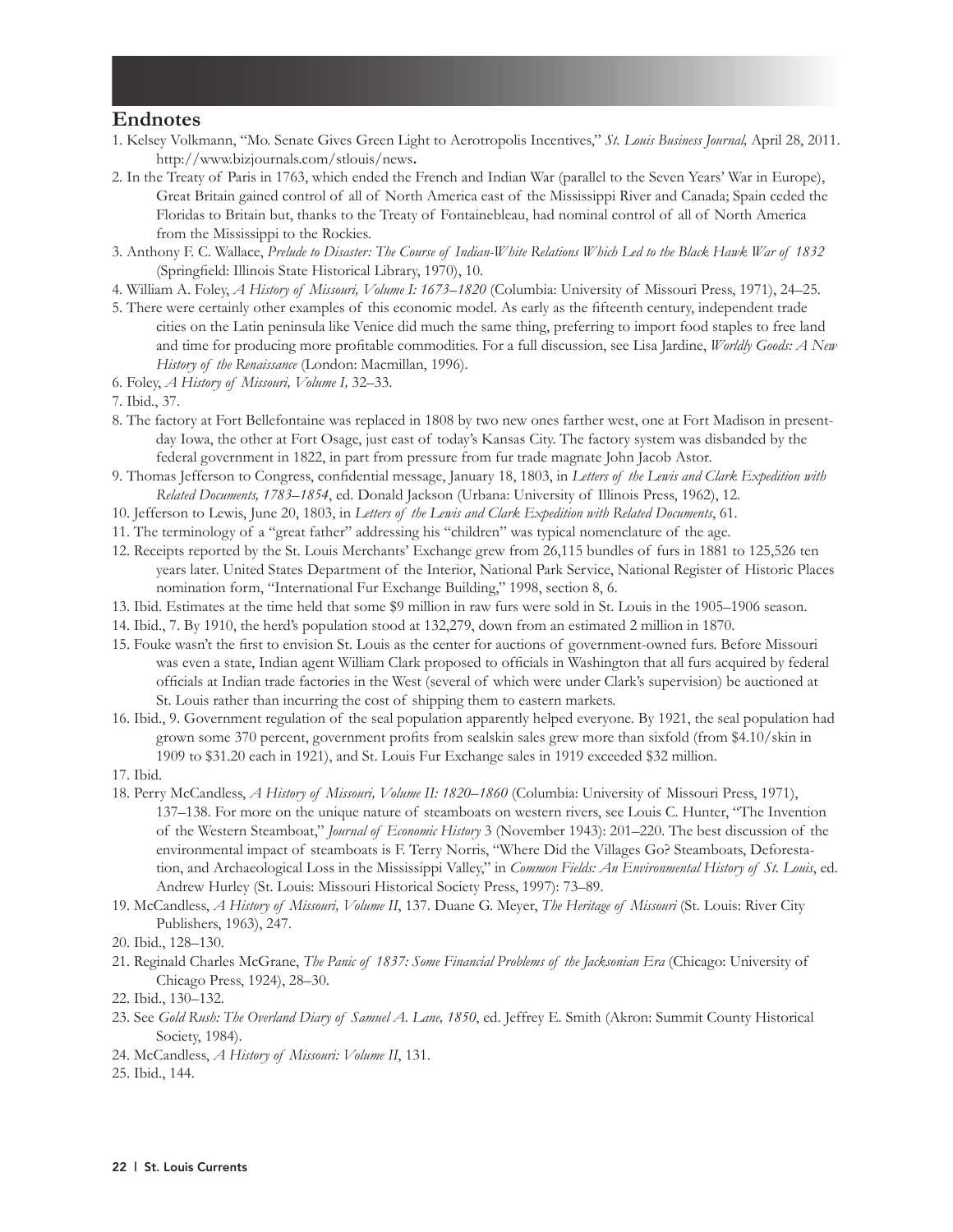- 26. This sort of public-private partnership for early railroad growth was typical, and while Missouri started early, its experience reflected eastern states. New York, Pennsylvania, and Maryland were all successful in chartering railroads, creating incentives to have rails traverse their states, and even acquiring stock in those companies to bolster state coffers. Similarly, the Pacific Railroad Act of 1862, which provided federal financing for a transcontinental railroad (completed in 1869 at Promontory Point, Utah Territory), was a public-private partnership to span areas under federal control as territories.
- 27. Ibid., 146–149. County governments were the largest investors in railroads before the Civil War, with some 54 percent of the stock, and municipal governments bought another 12 percent of the \$12 million invested in Missouri railroads during the decade. Despite all this the Hannibal and St. Joseph, the largest railroad in the state at the eve of the Civil War, had only 206 miles of track, and the Pacific had only 189 more miles.
- 28. Ibid., 150.
- 29. William E. Parrish, *A History of Missouri, Volume III: 1860–1875* (Columbia: University of Missouri Press, 1973), 199–200. The population figures for 1870 are difficult to measure accurately since the St. Louis census was fraudulently inflated.
- 30. Ibid., 207–218. Despite the almost certainty of graft, Parrish asserts that the legislative action could have never completed the roads in a timely fashion.
- 31. Ibid., 222.
- 32. Ibid., 221–222.
- 33. Ibid., 223. The thirty-two counties with rail connections in 1870 saw 56 percent of the state's population growth.
- 34. Lawrence O. Christensen and Gary R. Kremer, *A History of Missouri, Volume IV: 1875–1919* (Columbia: University of Missouri Press, 1997), 29.
- 35. Ibid., 79.
- 36. Jeffrey Smith, "A Match Made in St. Louis: Andrew Carnegie and the Eads Bridge," *Gateway Heritage* 17 (winter 1996–1997): 18–25.
- 37. Joseph Wall, *Andrew Carnegie* (Pittsburgh: University of Pittsburgh Press, 1970), 273–276; David Nasaw, *Andrew Carnegie* (New York: Penguin Press, 2006), 134–135.
- 38. Ibid., 33. Comparatively, the number of farms rose 45 percent, from 148,328 to 215,575, while the number of acres under cultivation rose by 77 percent, from 9.1 million acres to 16.7 million.
- 39. For an excellent discussion of the commodification of products of nature, see William Cronon, *Nature's Metropolis: Chicago and the Great West* (New York: W. W. Norton and Company), 57–60. For an excellent discussion of the relationship between agrarian discontent, farm commodity prices, and farm debt, see Lawrence Goodwyn, *The*  Populist Moment: A Short History of the Agrarian Revolt in America (New York: Oxford University Press, 1978).
- 40. Christensen and Kremer, *A History of Missouri, Volume IV*, 43.
- 41. James Neal Primm, *Lion of the Valley, St. Louis, Missouri, 1764–1980* (St. Louis: Missouri Historical Society Press, 1981), 488.
- 42. For the best treatment of this system and the ways centers like Cupples Station transformed the ways wholesalers and manufacturers conducted business, see Susan Strasser, *Satisfaction Guaranteed: Making of the American Mass Market* (Washington: Smithsonian Books, 1989), 58–89.
- 43. United States Department of the Interior, National Park Service, National Register of Historic Places nomination form, "Cupples Warehouse District," 1976, section 8, 1–4; Toni Flannery, "The Cupples Warehouse Block," *Bulletin of the Missouri Historical Society* 28 (January 1972):87–93.
- 44. Ibid., 4.
- 45. A three-minute silent film appeared in the new movie houses showing the former president's flight; the copy owned by the Library of Congress can be seen at https://www.youtube.com/watch?v=yIlpDwMKzJo, accessed July 10, 2014. The first sitting president to fly in an airplane was Franklin Delano Roosevelt.
- 46. Rockwell Gray, *A Century of Enterprise, St. Louis, 1894–1994* (St. Louis: Missouri Historical Society Press, 1994), 65.
- 47. City of St. Louis, *Comprehensive City Plan, St. Louis, Missouri* (St. Louis: City Plan Commission, 1947). The city hired Bartholomew's firm to develop the plan for the Plan Commission.
- 48. Primm, *Lion of the Valley*, 482–89.